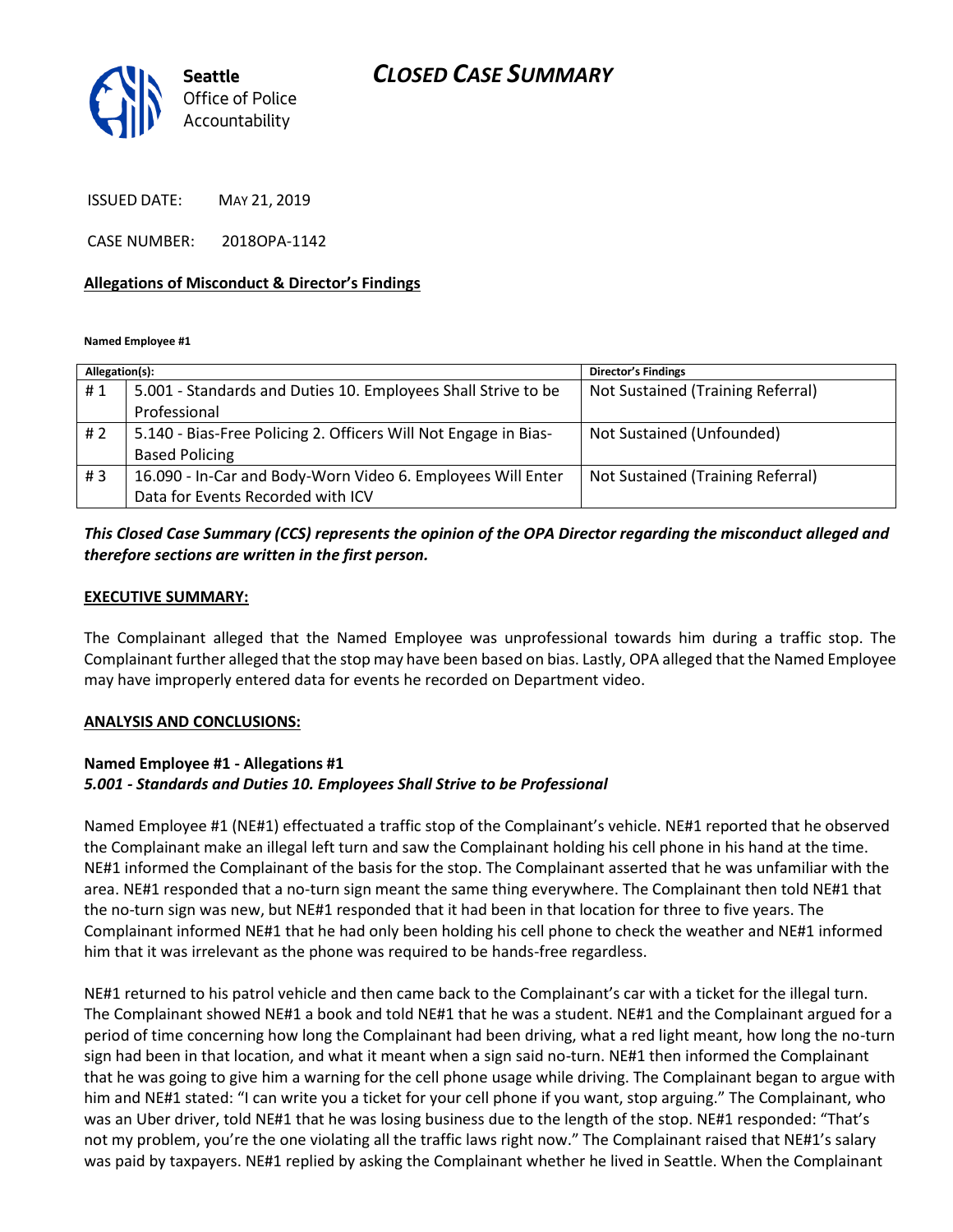said that he did, NE#1 asked the Complainant whether he owned his home. When the Complainant looked away, NE#1 stated: "You don't pay my taxes then." NE#1 again informed the Complainant that he was going to give him a warning for the cell phone and the stop ended.

SPD Policy 5.001-POL-10 requires that SPD employees "strive to be professional at all times." The policy further instructs that "employees may not engage in behavior that undermines public trust in the Department, the officer, or other officers." (SPD Policy 5.001-POL-10.) The policy further states the following: "Any time employees represent the Department or identify themselves as police officers or Department employees, they will not use profanity directed as an insult or any language that is derogatory, contemptuous, or disrespectful toward any person." (*Id*.) Lastly, the policy instructs Department employees to "avoid unnecessary escalation of events even if those events do not end in reportable uses of force." (*Id*.)

Based on OPA's review of the Body Worn Video (BWV), it is unclear what law enforcement purpose supported NE#1's ongoing argument with the Complainant. Certainly, curt and direct questions are permitted on a traffic stop. Moreover, officers may have an interest in asserting control over a situation, particularly with a driver who is argumentative or making numerous excuses. However, here, the argument does not seem to have had any purpose other than for NE#1 to have the last word with the Complainant. For example, while I understand NE#1's frustration with the Complainant raising that NE#1's salary was paid through taxes, the better course of action at that point would likely have been to walk away rather than to further engage with the Complainant and question whether he was a property owner.

While I believe that much of NE#1's exchange with the Complainant was unnecessary and counterproductive, I do not believe that it rose to the level of a violation of SPD's professionalism policy. As such, I recommend that NE#1 receive the below Training Referral rather than a Sustained finding.

• **Training Referral**: NE#1's chain of command should watch the video of this incident with him and should discuss his interaction with the Complainant. NE#1's chain of command should raise with him the possibility that he consider approaching similar situations in a different manner in the future. The chain of command and NE#1 should collaborate on some alternate strategies that he could have used during this incident. This retraining and associated counseling should be documented and this documentation should be maintained in an appropriate database.

Recommended Finding: **Not Sustained (Training Referral)**

# **Named Employee #1 - Allegation #2** *5.140 - Bias-Free Policing 2. Officers Will Not Engage in Bias-Based Policing*

The Complainant asserted that his stop was based on bias. Specifically, he alleged that Asian officers, such as NE#1, were biased against Black immigrants. The Complainant made this allegation approximately four months after this incident and nearly immediately after going to court on the citation that had been issued by NE#1.

SPD policy prohibits biased policing, which it defines as "the different treatment of any person by officers motivated by any characteristic of protected classes under state, federal, and local laws as well other discernible personal characteristics of an individual." (SPD Policy 5.140.) This includes different treatment based on the race of the subject. (*See id*.)

Based on OPA's review of the BWV, there is no evidence that the stop or any of the law enforcement action taken by NE#1 was due to bias. Instead, the stop was effectuated because the Complainant made an illegal turn and was holding a cell phone at the time. Moreover, the argument between the Complainant and NE#1 was based on the Complainant's disputing of the stop, not the Complainant's race.

For the above reasons, I recommend that this allegation be Not Sustained – Unfounded.